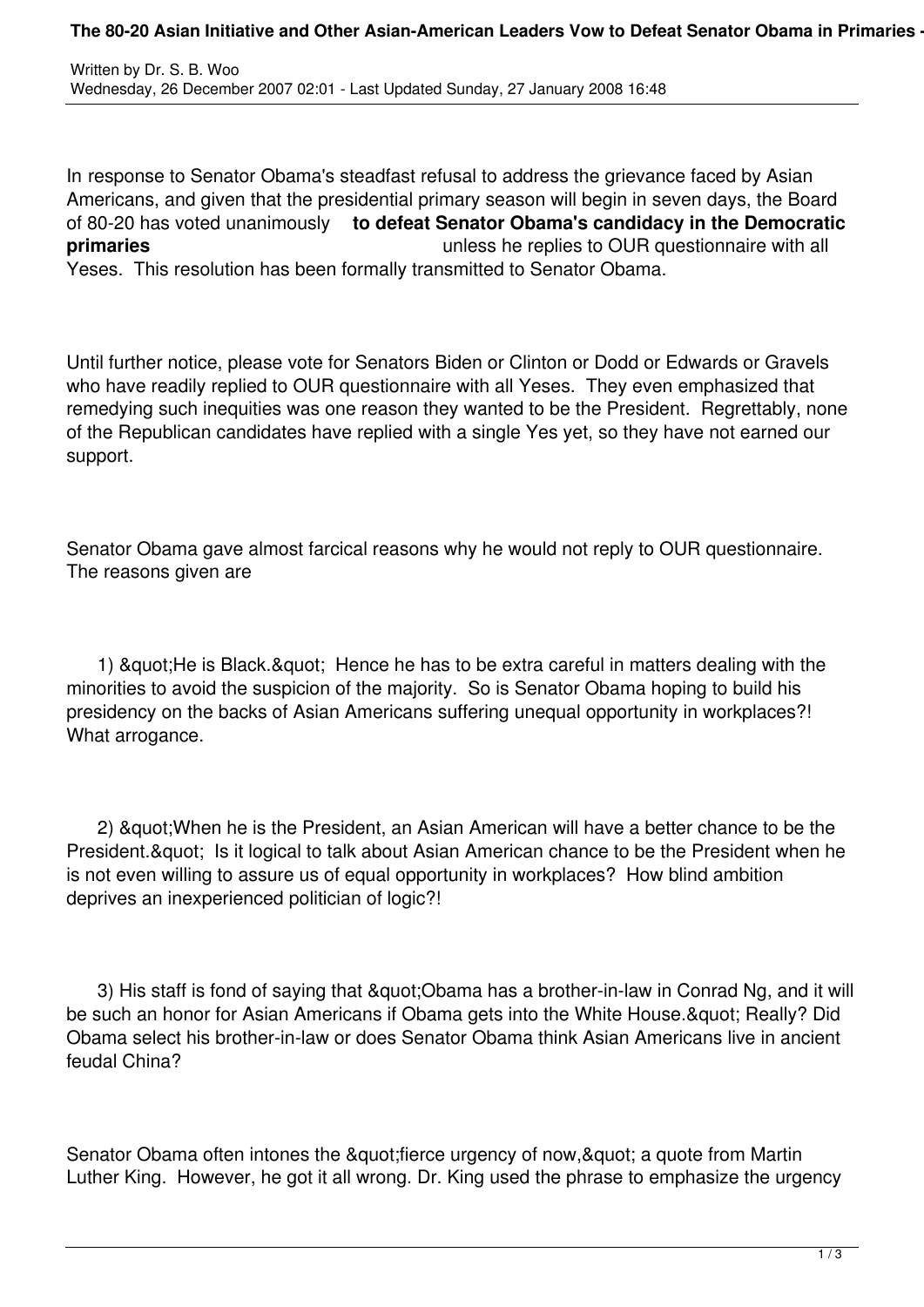## The 80-20 Asian Initiative and Other Asian-American Leaders Vow to Defeat Senator Obama in Primaries -

Written by Dr. S. B. Woo Wednesday, 26 December 2007 02:01 - Last Updated Sunday, 27 January 2008 16:48

of equal opportunity for all Americans. Senator Obama uses it to advance his candidacy while giving benign neglect to equal opportunity for Asian American and perhaps even African Americans.

Senator Obama trivializes his " inexperience " by pointing to our youngest President, John F. Kennedy.

Senator Obama is NOT ready for the presidency. He is too inexperienced. He has yet to develop character and courage to stand up for America's core value -- equal opportunity.

Senator Obama trivializes his "inexperience" by pointing to our youngest President, John F. Kennedy. How wrong Obama is. Kennedy served in the House and Senate for 14 years, from 1946 to 1960, before being elected the President. Senator Obama has only three years' experience in national politics -- one quarter that of our youngest President.

 Forward this newsletter to your friends and relatives in Iowa, New Hampshire, California and the other 50 states. Ask them to in turn forward it to their friends and relatives. U.S. politics functions on carrots and sticks. Asian Americans need to get with it. Senator Obama ignores our legitimate grievance, so we must defeat his candidacy. Counting on you to do YOUR absolute best NOW.

- - - - -

See for yourself how important it is to get the presidential candidates to reply with all Yeses to the following questions in 80-20's questionnaire.

(1) If elected, will you direct the Labor Secretary to hold public hearings regarding the validity of the huge amount of statistical data strongly suggesting discriminatory practices against Asian Americans in workplaces today? (Yes/No)